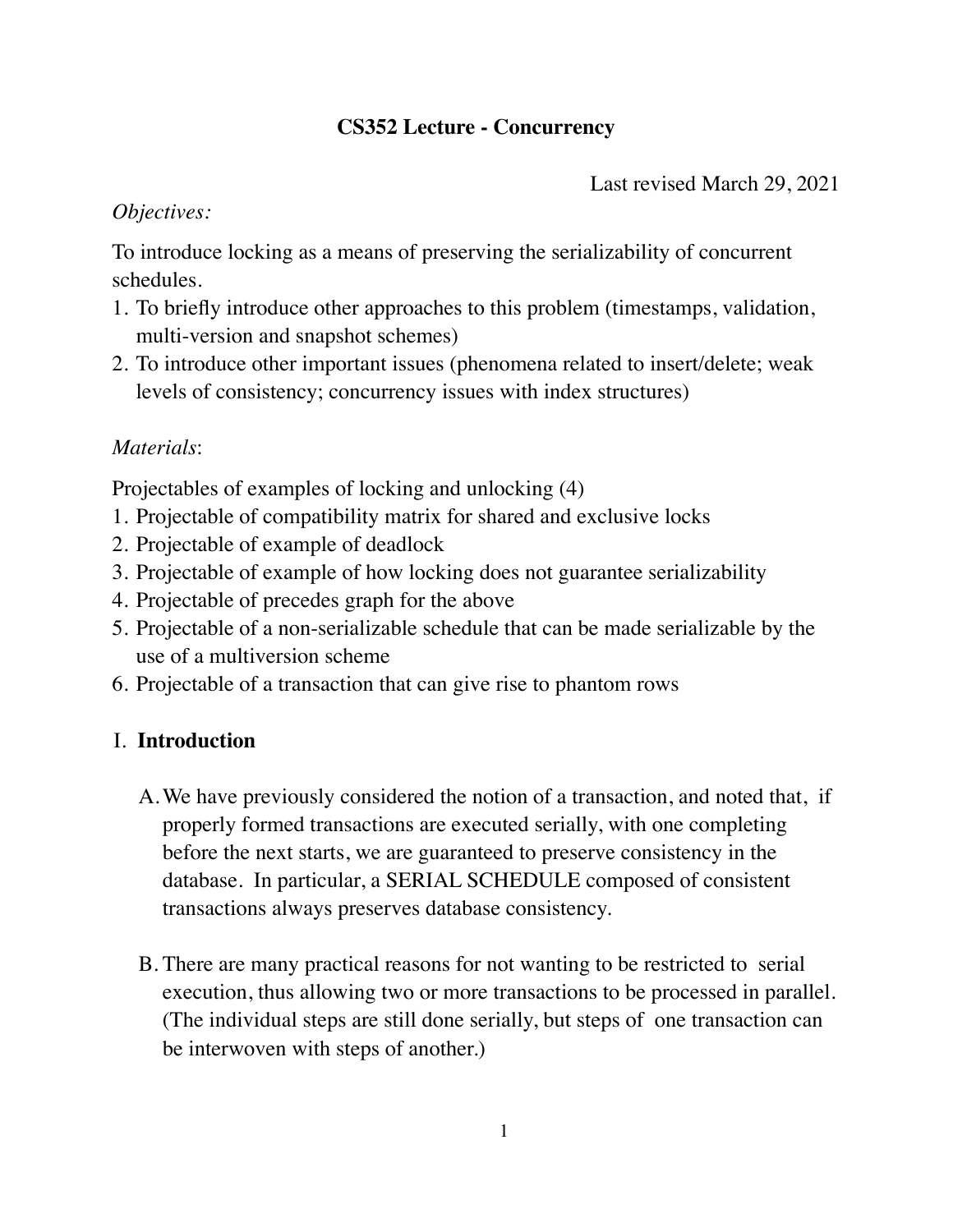- 1. Better use of system resources through overlapping IO and computational activities.
	- a) Being able to perform useful computation on the CPU while waiting for a disk access to complete.
	- b) If the system has multiple disks, then being able to do multiple disk accesses in parallel, given that better than 90% of the time consumed in a disk access is spent on head movement and rotational latency.
- 2. Support for access to the database by multiple users simultaneously.
- 3. If a transaction is interactive, and there is some delay while a human responds to some aspect of it, we do not want the system to be totally idle.
- 4. Not making the database totally inaccessible while processing a longrunning transaction (e.g. posting interest to all savings accounts.)
- C. We have seen that we can permit concurrency and still preserve consistency provided that we schedule overlapping transactions in a way that is SERIALIZABLE - i.e. equivalent to a serial schedule, and if we ensure that any schedule we produce is RECOVERABLE - i.e. does not allow a transaction to fully commit until any transaction whose data it has read has already fully committed.
- D.In this lecture, we look at various strategies that might be used to ensure serializability. (Some also deal with recoverability).

#### II. **Ensuring serializability by the use of locks**

A.Thus far, we have discussed methods for testing a schedule to see if it is serializable. Since a concurrent system seldom "knows" ahead of time what sequence of transactions it will receive, a more useful goal is the development of a set of rules that ensures that any schedule that develops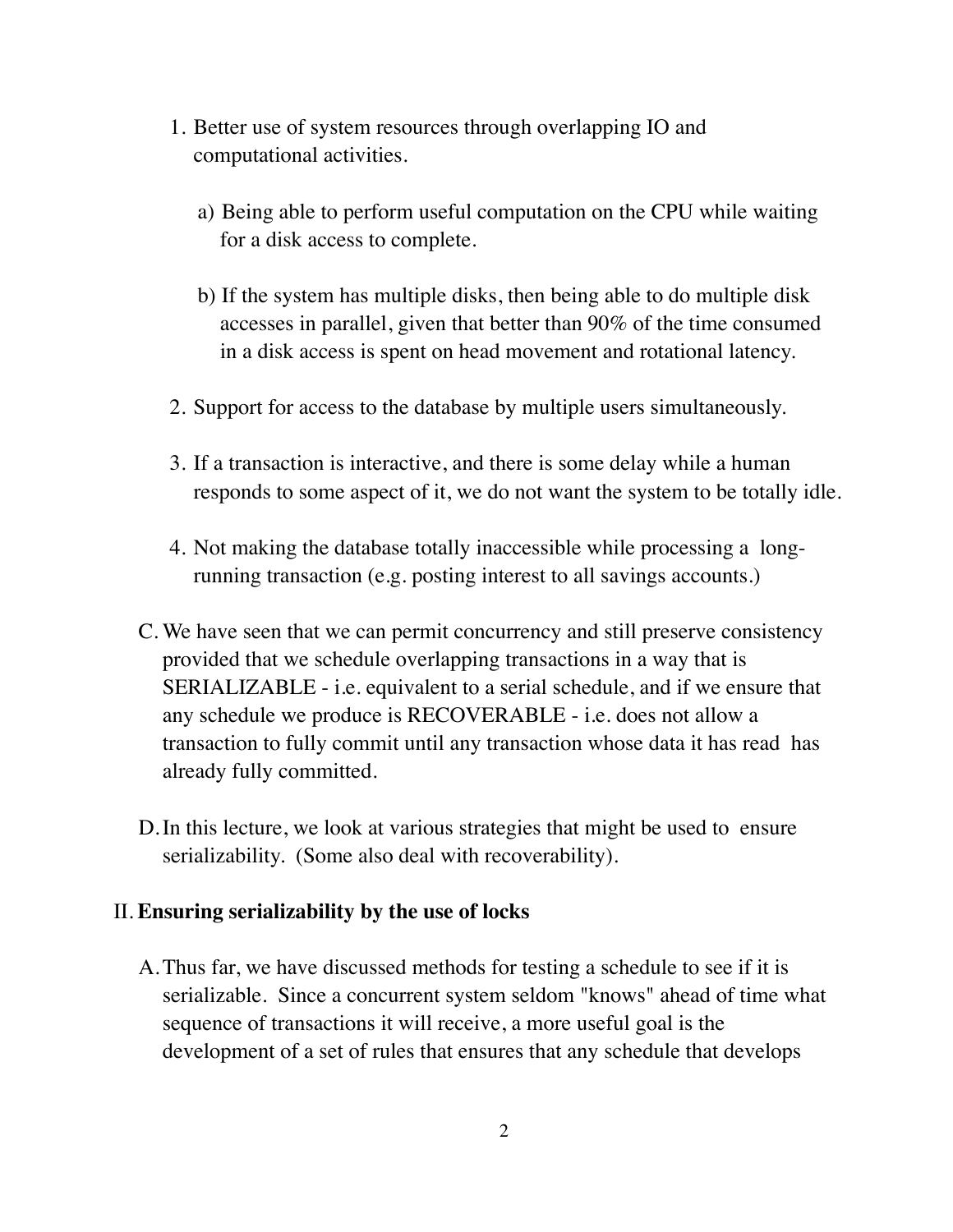over time is serializable. One way to do this is by using a LOCKING PROTOCOL of some sort.

1. We extend the DBMS primitives beyond the basic read and write to include primitives lock and unlock. Basically, a lock operation excludes other transactions from certain kinds of access to a data item, and an unlock operation releases that hold.

If a transaction needs a lock on a data item that it cannot get because some other transaction holds an incompatible lock, it is forced to wait until the lock can be granted.

2. These primitives do not appear as explicit DML statements, however. Instead, certain kinds of database operations result in appropriate locks being acquired as part of their implementation by the DBMS.

Example: a SQL UPDATE involving a computation on some column will lock the column value at least from before it reads it to after it writes the updated value (and perhaps longer).

Note: DBMS locking differs from the kind of locking we have met in Java, where the programmer is responsible to explicitly request it by using the keyword synchronized. DBMS locking is managed automatically as operations that require locks are executed.

- 3. In particular, locking is tied in with the notion of transactions, in the sense that sometimes locks acquired during a transaction will need to be held until the transaction is fully committed, as we shall see.
- 4. In the discussion below, we will show locking / unlocking operations explicitly. But this is only for pedagogical purposes - in reality, locking is done by the DBMS when an operation that requires a lock is started, and unlocking is done by the DBMS at the end of a transaction (or sometimes earlier) (There is no such thing as a LOCK or UNLOCK statement in SQL!)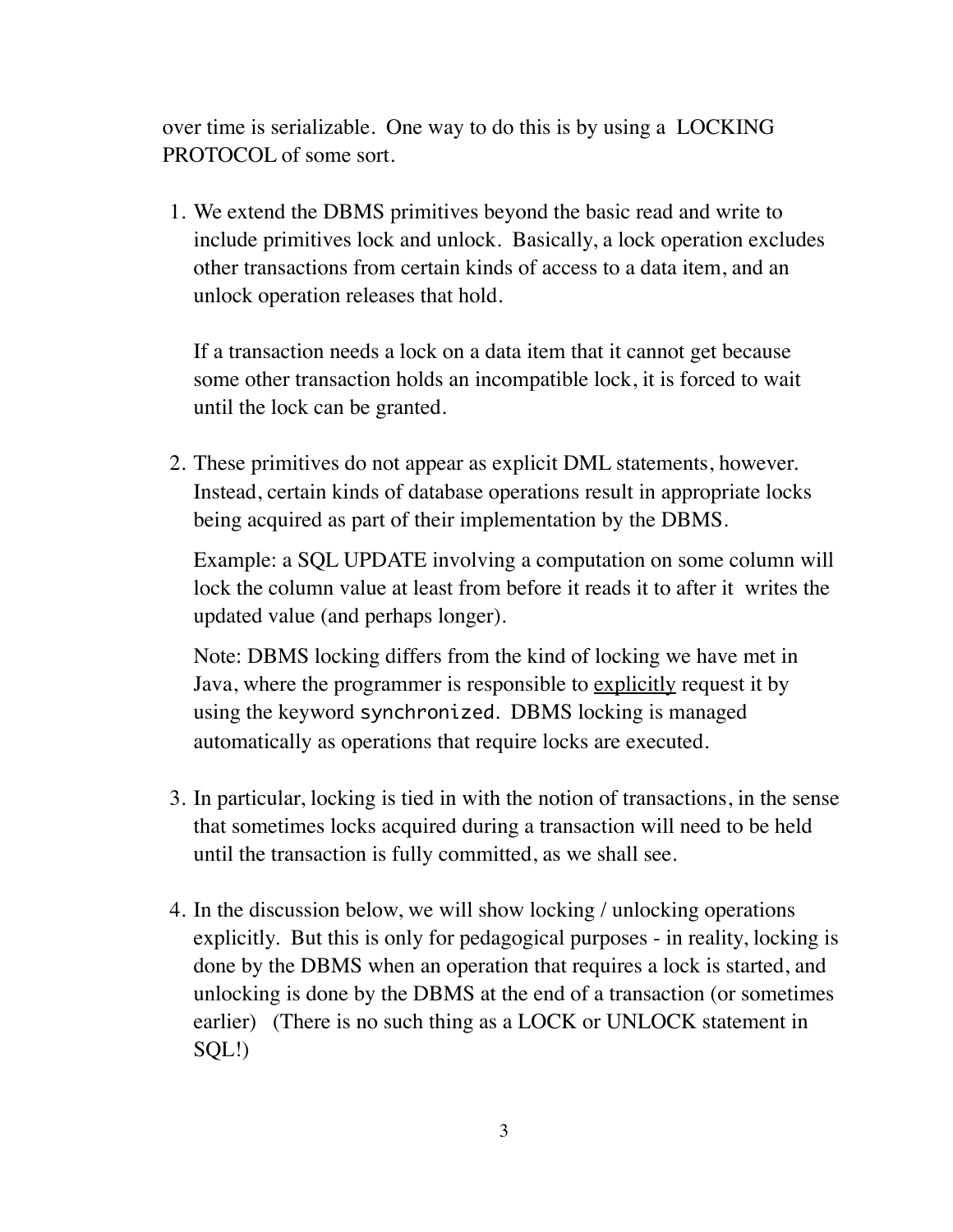### B. Granularity of locks

- 1. One important issue in any locking system is the GRANULARITY of the locks - i.e. what size objects can be locked.
	- a) The coarsest granularity is locking at the table level any transaction wishing to access the table must lock the entire table. This is seldom an adequate solution since it severely limits potential concurrency.
	- b) More desirable is locking at the row or even column level. Either an entire row can be locked, or possibly just some columns of a row. (Row locking is usually fine enough, though, and involves much less overhead.)
	- c) However, since data is usually read and written in physical blocks or pages, not by rows, locking is often implemented at the disk block or page level. Thus, a transaction wishing to lock a particular row will, in fact, end up locking the entire page on which it is stored. (This granularity works well with crash control schemes based on shadow paging which we will consider under the topic of crash recovery).
- 2. Some systems allow multiple lock granularities e.g. the possibility of locking an entire table, or just one part (row or database page). This can be useful if, for example, a transaction is performing some update operation on most or all of the rows in a table - in which case locking the entire table is more efficient than locking the rows one by one (especially if consistency requires that all the rows remain locked until the transaction completes.)
- C. Locking protocols are generally based on two kinds of locks:
	- 1. A SHARED lock is used when a transaction wants to read an item, but does not want to change it. It allows other transactions to also obtain shared locks, so they can read the item, provided they too do not change it. The transaction obtaining a shared lock on an item must hold it as long as it wants to be sure that the item is not altered.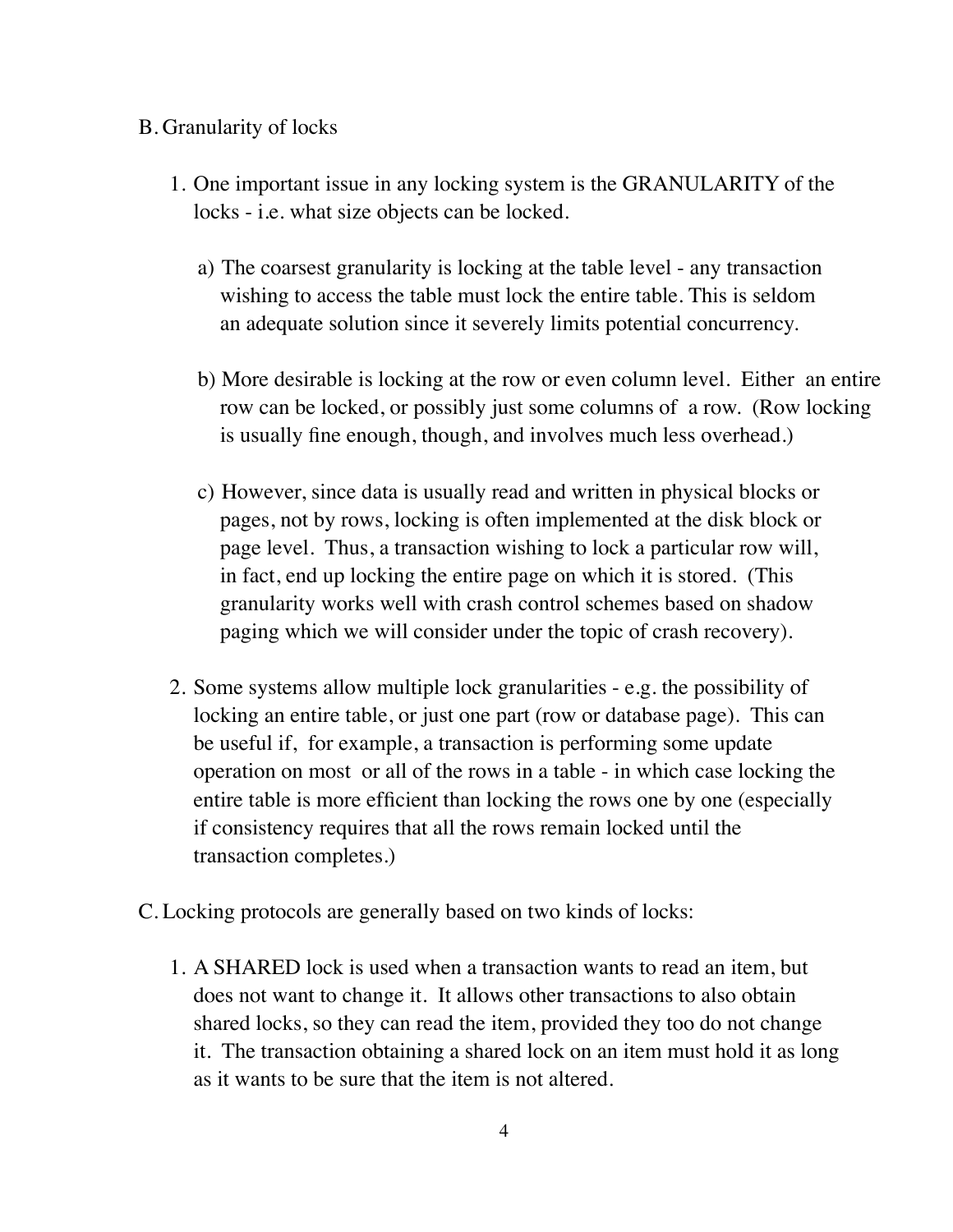We will use the notation lock-s(item)

Example: A transaction that simply prints a user's current balance on some one account need not hold a lock on that balance after it has read it.

We will show this as:

lock-s(balance) read(balance) unlock(balance)

PROJECT

Example: A transaction to print the total balance of all accounts held by a given user must hold a shared lock on each individual balance until it has read all of them. This will ensure that any simultaneous transfer of money between accounts does not result in an erroneous total amount being displayed.

We will show this as:

```
lock-s(balance1) 
read(balance1) 
lock-s(balance2) 
read(balance2) 
.... 
unlock(balance1) 
unlock(balance2) 
...
```
## PROJECT

2. An EXCLUSIVE lock is used when a transaction wants to write an item (but also will allow it to read the item).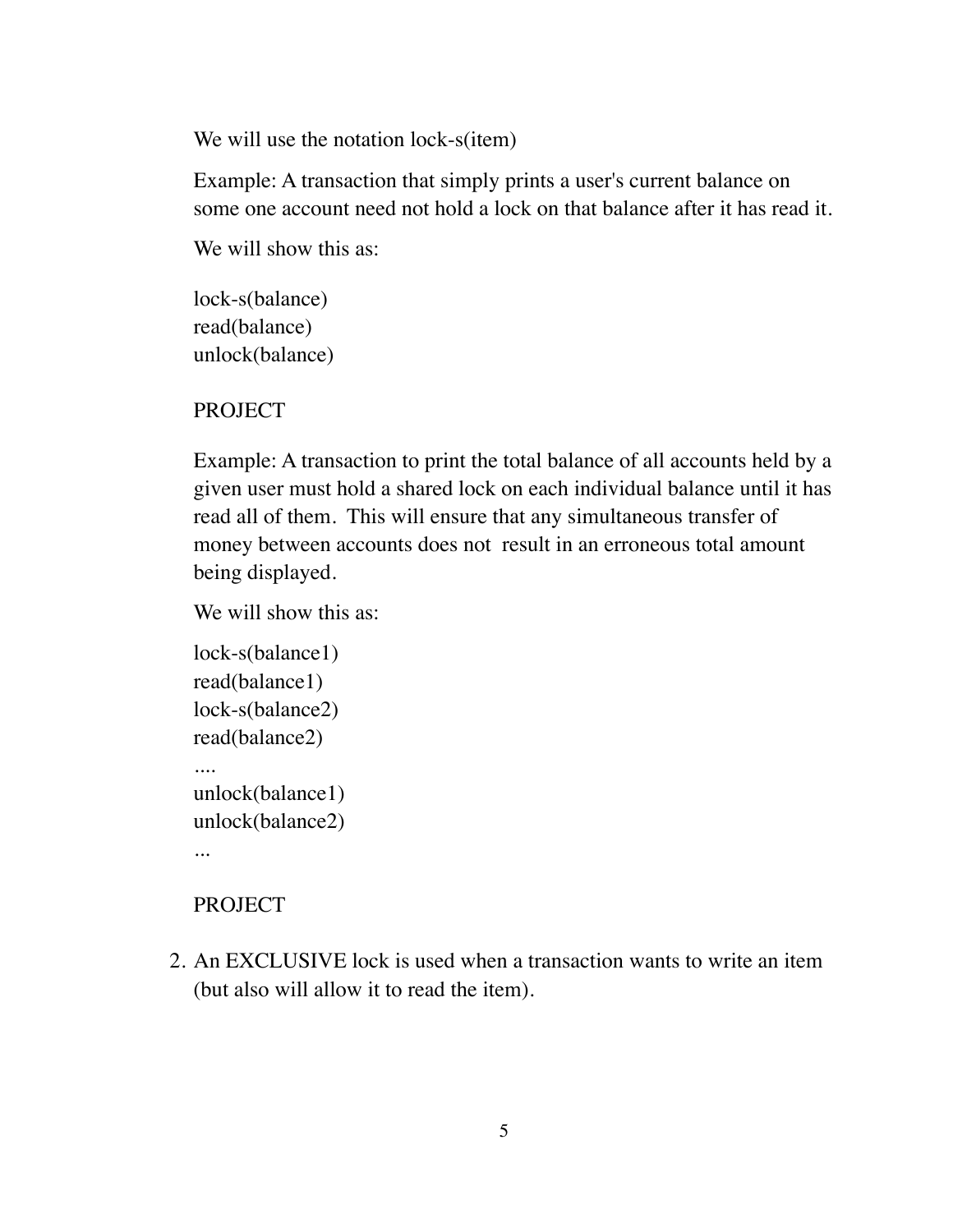- a) A transaction wanting to obtain an exclusive lock on a given item will be forced to wait until any other transaction holding any kind of lock on the item releases it.
- b) While the exclusive lock is held, no other transaction can obtain any kind of lock on the item.
- c) If the desired operation is a read-modify-write on an item, then the transaction must obtain the exclusive lock before doing the read; or must obtain a shared lock before the read which is then upgraded to exclusive before the write. (That is, it must hold some kind of lock on the item at all times between the read and the write.)
- d) An exclusive lock must remain in force until the transaction either commits or is rolled back, to prevent lost or fallacious updates.

We will represent the obtaining of an exclusive lock by lock-x - e.g. if a transaction gives 5% interest to an account, the transaction might be represented as:

```
lock-x(balance) 
read(balance) 
[ add interest amount ]
write(balance) 
unlock(balance)
```
#### PROJECT

3. To increase concurrency, some systems allow for the upgrading of locks. The book, for example, suggested the possibility of allowing a readmodify-write transaction to obtain a shared lock before its read and to upgrade it to an exclusive lock just before doing its write, instead of holding an exclusive lock the whole time.

Example - the above case (though here this probably wouldn't be beneficial):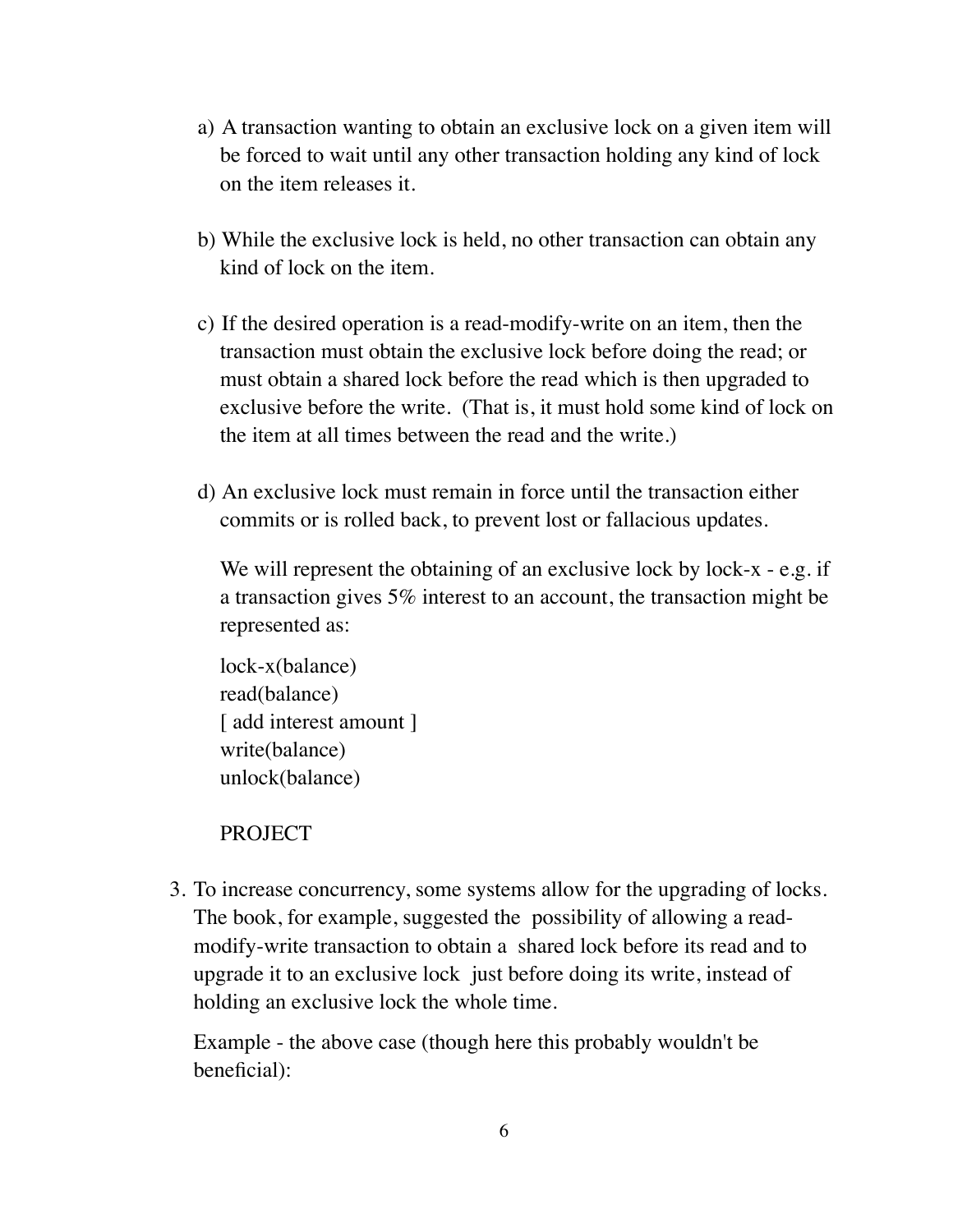lock-s(balance) read(balance) [ add interest amount ] lock-upgrade(balance) write(balance) unlock(balance)

## PROJECT

4. When a transaction holds a lock some item and another transaction needs to acquire a lock on the same item, we say that the locks are compatible if both transactions can hold locks at the same time and incompatible if the later transaction must be forced to wait until the earlier transaction releases their lock. In the case of the two types of locks we have considered, the rules of compatibility are as follows:

PROJECT Compatibility matrix for shared and exclusive locks

(Some locking systems use more than these two types of lock - in which case the compatibility matrix may have more rows and columns.)

- D.One problem that can arise with the use of locking protocols is DEADLOCK.
	- 1. Two transactions T1 and T2 are deadlocked if T1 holds a lock on a resource R1 and needs to obtain a lock on another resource R2 before it can release the lock on R1, and if T2 similarly holds an incompatible lock on R2 and needs an incompatible lock on R1.

Example: Consider two transactions: one to transfer \$50.00 from a customer's checking account to his savings account, and another to print the total balance in his two accounts.

One possible schedule looks like this: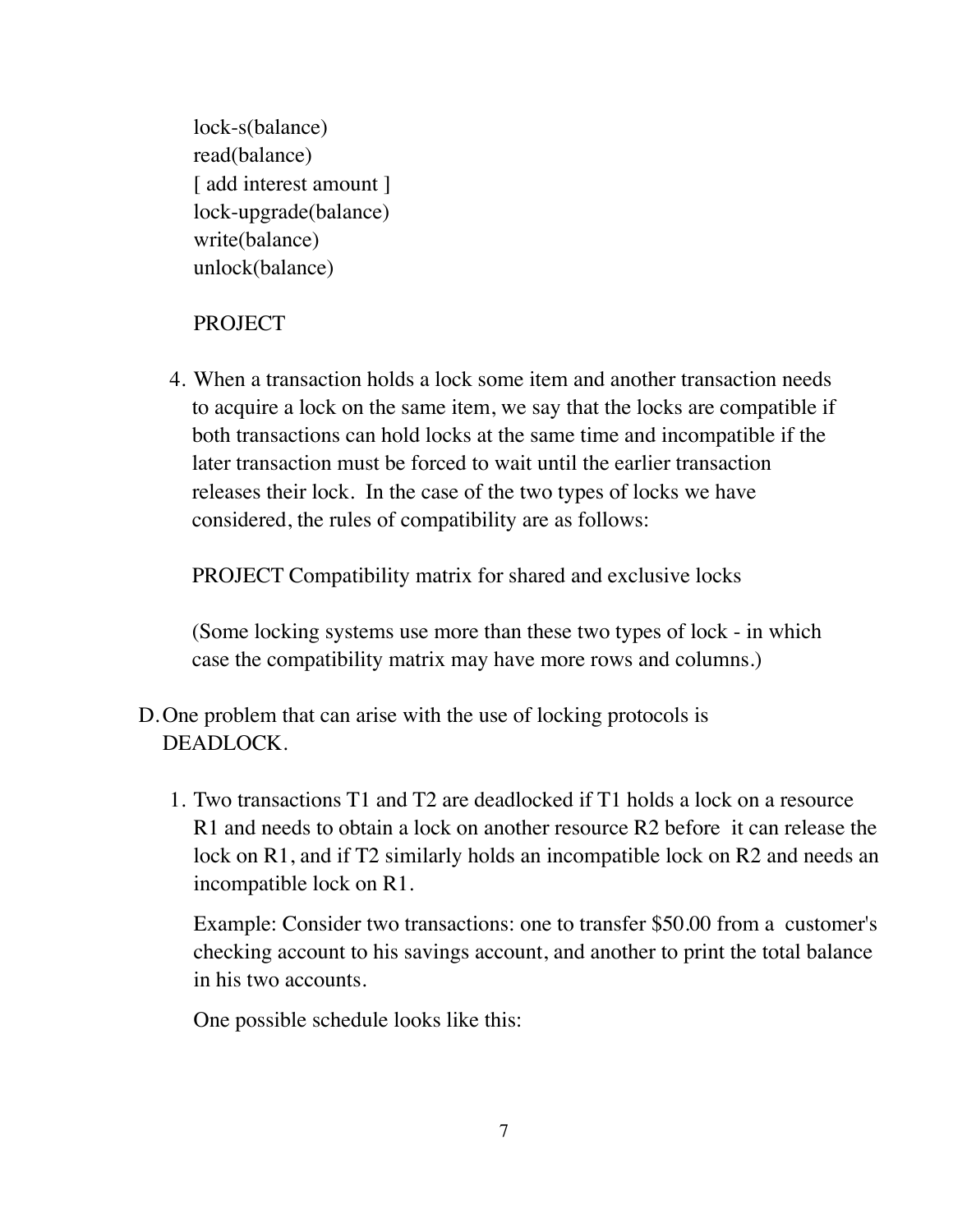Transfer transaction T1 Inquiry transaction T2 lock-x(checking balance) read(checking balance) calculate new balance  $=$  old  $-50$ write(checking balance) lock-s(savings balance)

read(savings balance) lock-s(checking balance) -- MUST WAIT

lock-x(savings balance) - MUST WAIT

#### PROJECT

Under this schedule, the the inquiry transaction will only execute as far as the lock-s(checking balance) before being forced to wait and the transfer transaction will only execute as far as the lock-x(savings balance) before being forced to wait. Now neither transaction can proceed, and thus cannot unlock the resource the other needs.

In this case, the deadlock caused by locking actually prevents an unserializable schedule from being created. If T2 were able to proceed to read the checking balance and then print the sum, the result would be wrong since the checking balance has already been reduced but the savings balance has not yet been increased.

- 2. In the operating systems portion of the software systems course, we discuss several ways of dealing with deadlock:
	- a) Deadlock prevention design a scheme in such a way that deadlock can never occur. (This is not always possible)
	- b) Deadlock avoidance before any lock is granted, check to see if granting it might lead to a situation in which deadlock could occur. If so, delay it. (For example, in the above scenario, the system could force the inquiry transaction to wait when it requests the lock on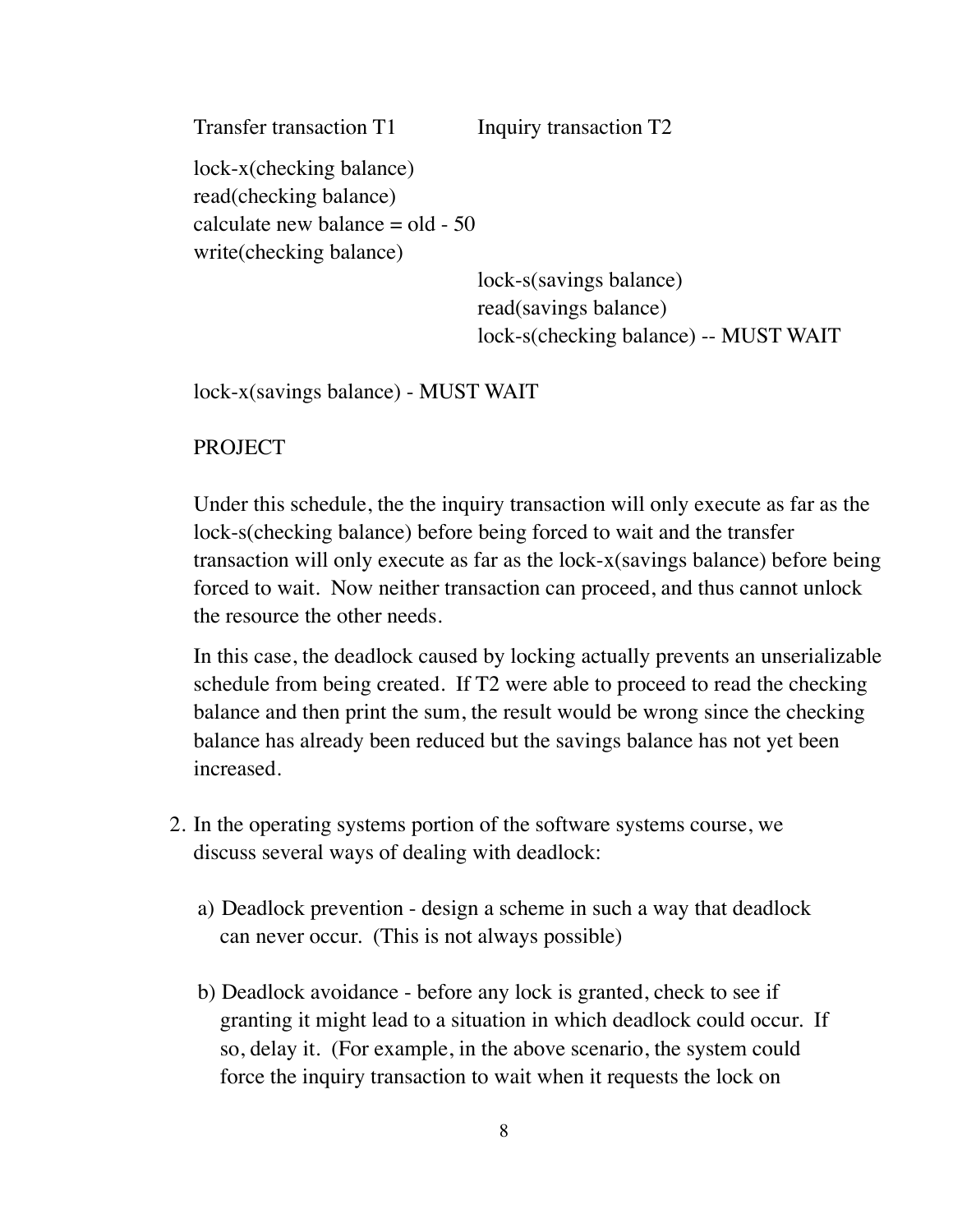savings balance. This would allow the transfer transaction to complete and release its locks; then the inquiry transaction could run.) Deadlock avoidance also generally requires some advance knowledge as to how a transaction will behave.

- c) Deadlock detection we allow deadlock to occur; but when it does, we deal with it by choosing one of the deadlocked transactions, rolling it back, and then restarting it after first allowing the other transaction to proceed past the point of the deadlock.
- 3. DBMS's often use the third approach of deadlock detection and recovery by rollback, since deadlock prevention may limit concurrency too much, and deadlock avoidance requires advance knowledge of a transaction's behavior that may not be available. Deadlock detection and recovery is generally NOT regarded as a good solution for operating systems, because the rollback costs may be too large; but it is acceptable for DBMS's because:
	- a) Most transactions are relatively small thus, the cost of a rollback is relatively small.
	- b) DBMS's deal with large numbers of resources (e.g. each row in the database); thus, the probability that two transactions will deadlock over a given resource is relatively small and deadlocks will be relatively rare.
	- c) DBMS's have to be prepared to deal with transaction rollback in any case.

Example: A DBMS might well allow the deadlock described above to occur - at which point the inquiry transaction could be rolled back and restarted after the transfer transaction completes

4. When a transaction is rolled back because of a deadlock, it is typically automatically restarted from scratch, so that all that happens is that its completion is delayed. Some systems also allow partial rollbacks, in which a transaction is rolled back to the point where it requested the lock that was involved in the deadlock. (This, of course, requires that the system have provision for "remembering" the internal details of the transaction.)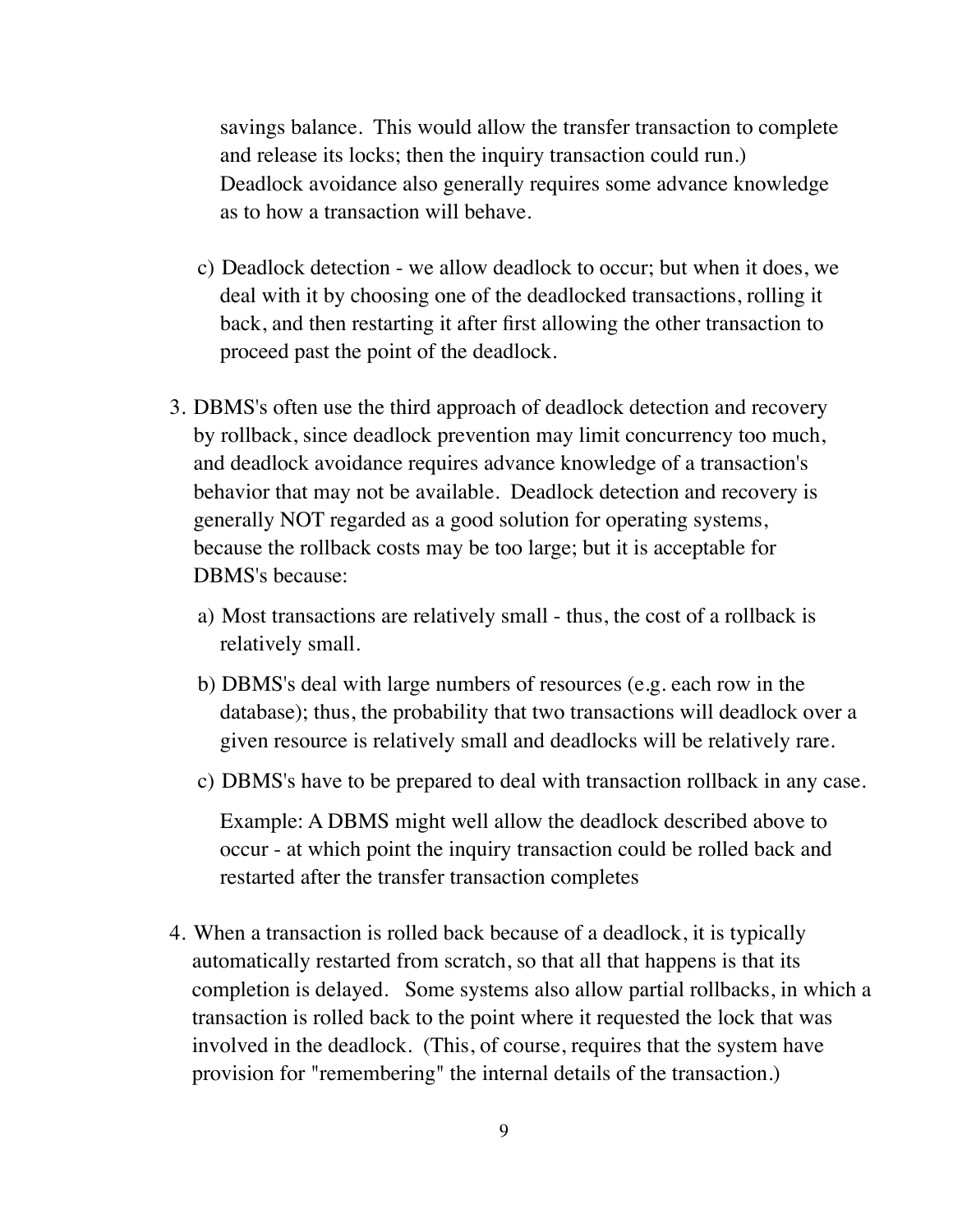E. Simply insisting that a transaction obtain an appropriate kind of lock on an item before accessing it, however, does not guarantee serializability.

Example: Consider the parallel execution of a transaction to transfer \$50 from a checking account to a savings account (owned by the same person) and a transaction to print the total balance in the person's accounts. Obviously, we don't care whether the total balance is computed on the the basis of the balances before the transfer or after the transfer, since the total balance is the same in either case.

1. However, the following is a non-serializable schedule that yields the wrong result, even though the locking rules we have discussed thus far are used. Here we assume an initial balance in checking of \$100 and \$200 in savings - so the printed sum should be either  $$50 + $250$  or \$100  $+$  \$200 = \$300 in either case.

| Transfer transaction T1              | Total balance inquiry T2   |
|--------------------------------------|----------------------------|
|                                      | lock-s(savings balance)    |
|                                      | read savings balance (200) |
| lock-x(checking balance)             |                            |
| read checking balance (100)          |                            |
| write checking balance $(100-50=50)$ |                            |
| unlock(checking balance)             |                            |
|                                      | lock-s(checking balance)   |
|                                      | read checking balance (50) |
|                                      | unlock(savings balance)    |
|                                      | unlock(checking balance)   |
| $lock-x(savings balance)$            |                            |
| read savings balance (200)           |                            |
| write savings balance $(200+50=250)$ |                            |
| unlock(savings balance)              |                            |
|                                      | print sum $(250)$          |

PROJECT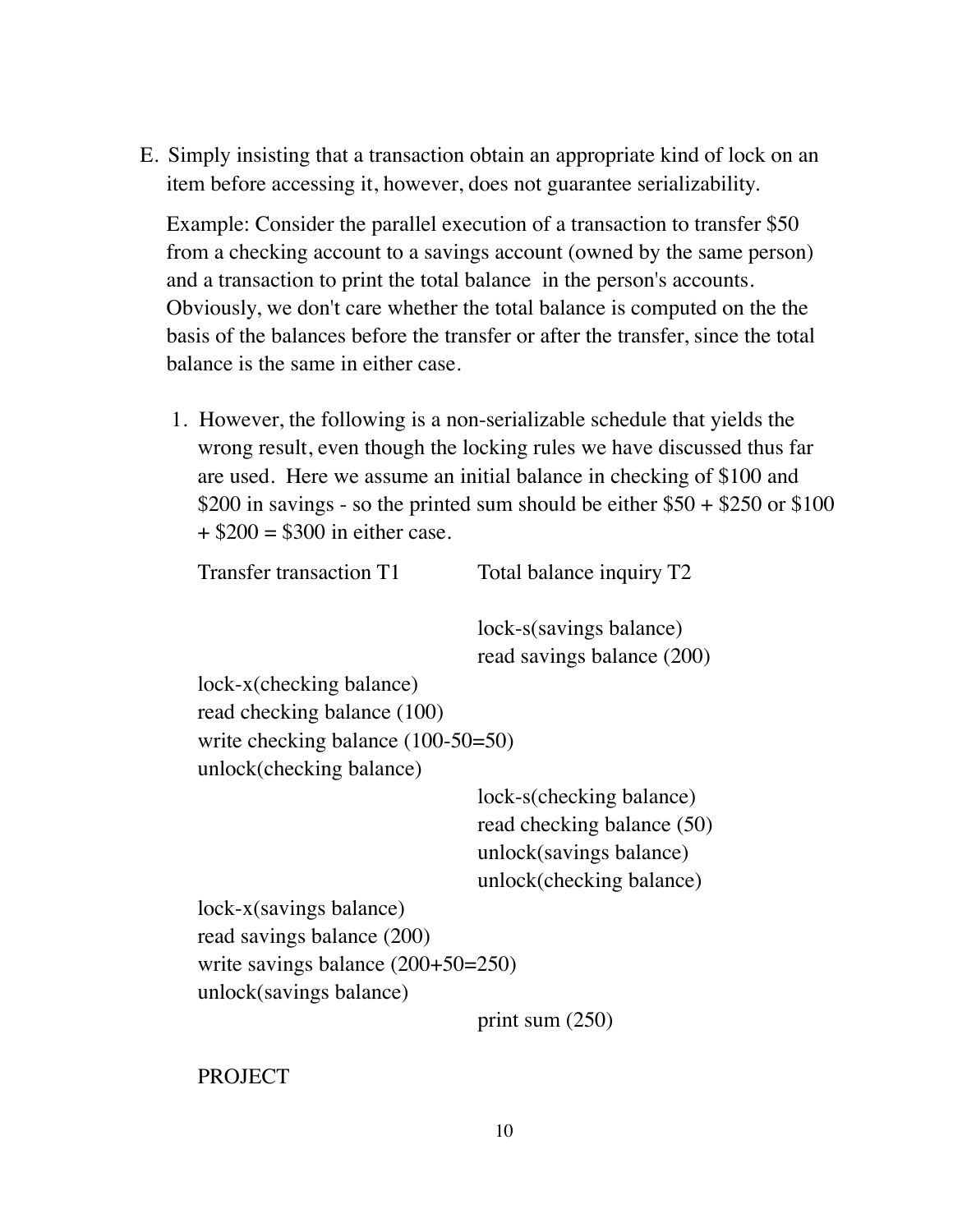Note that each transaction obtains an appropriate lock before it does a read or write operation, and the inquiry transaction retains its lock on the savings balance until after it has read the checking balance, too, in an attempt to ensure that an update does not come along and alter one of the values and so mess the result up. However, this does not protect it from error, since the transfer transaction has left the sum of the balances momentarily incorrect, but with no locks held.

- 2. To prevent such inconsistencies, some protocol must be used to govern the ORDER in which a transaction acquires and releases locks.
- 3. One strategy that is widely used is called the TWO-PHASE locking protocol. In this protocol, we require that a transaction cannot acquire any new locks after it has once released a lock that it has held. Thus, a transaction will execute in two phases:
	- a) In the GROWING phase, it may acquire new locks, but may not release any. (Converting a lock from a lower level to a higher level eg from shared to exclusive - is also allowed in this phase.)
	- b) In the SHRINKING phase, it may release locks it holds, but not acquire new ones. The shrinking phase begins, then, with the first unlock operation done by the transaction.

Example: The inquiry transaction above is two-phase, but the transfer transaction is not. Notice how a non two-phase transaction is able to destroy the consistency of another transaction, even though it is twophase. To ensure consistency, EVERYBODY must obey the protocol

- c) Why does the two phase protocol work?
	- (1)Observe that, for any schedule S, we can construct a directed graph using the precedes relationship: there is an edge from  $Ti$  to  $Ti$  iff in S Ti acquires a lock on some resource A BEFORE Ti acquires an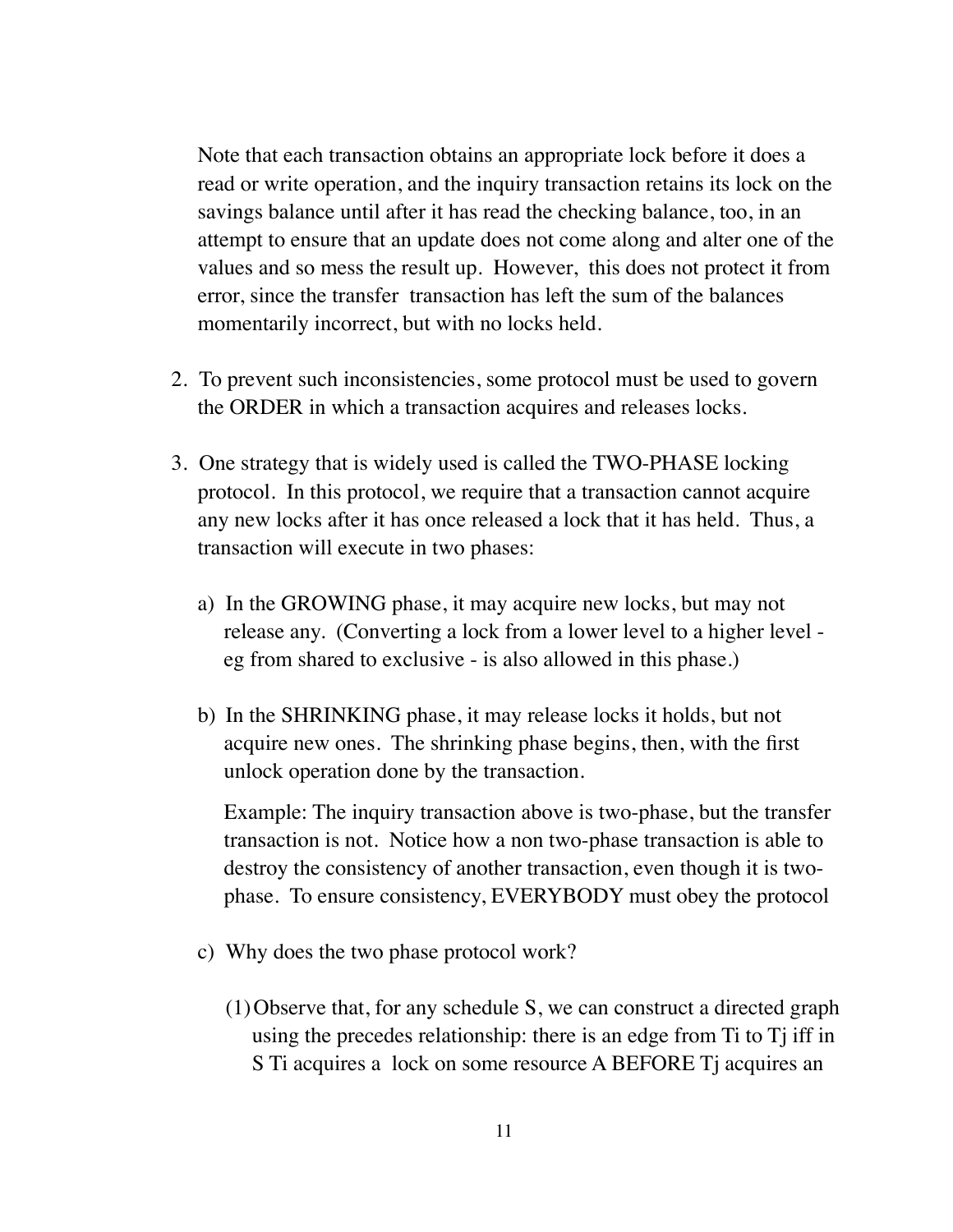incompatible lock on the same resource. We say that Ti PRECEDES  $T_i$  in S (written  $T_i \rightarrow T_i$ ).

If this graph is acyclic, then the schedule is serializable.

Example: The precedes relationship for the above schedule:



There is an edge from T1 to T2 since T1 locks the checking balance before T2 does. There is an edge from T2 to T1 since T2

#### PROJECT

This graph is not acyclic, and the schedule is not serializable.

- (2)The two-phase protocol guarantees serializability because the precedes graph for any set of two-phase transactions is acyclic. To see this, consider two transactions T1 and T2 that must both hold incompatible locks on the same item or items. The only way the precedes graph could contain a cycle involving these two transactions is if T1 locks some item T2 needs before T2 does, and T2 locks some item T1 needs before T1 does. But in this case, T1 and T2 will deadlock, since neither can release the lock it holds while it still needs to acquire another. One will then be rolled back, and the cycle in the precedes graph will be destroyed.
- d) The two-phase protocol can be extended to also ensure recoverabilty, as follows:
	- (1)The STRICT two-phase protocol requires that all exclusive locks acquired by a transaction be held until the transaction commits.
	- (2)The RIGOROUS two-phase protocol requires that all locks (both shared and exclusive) acquired by a transaction be held until the transaction commits.

Both guarantee cascadeless recoverability, because no transaction can ever read data written by an uncommitted transaction.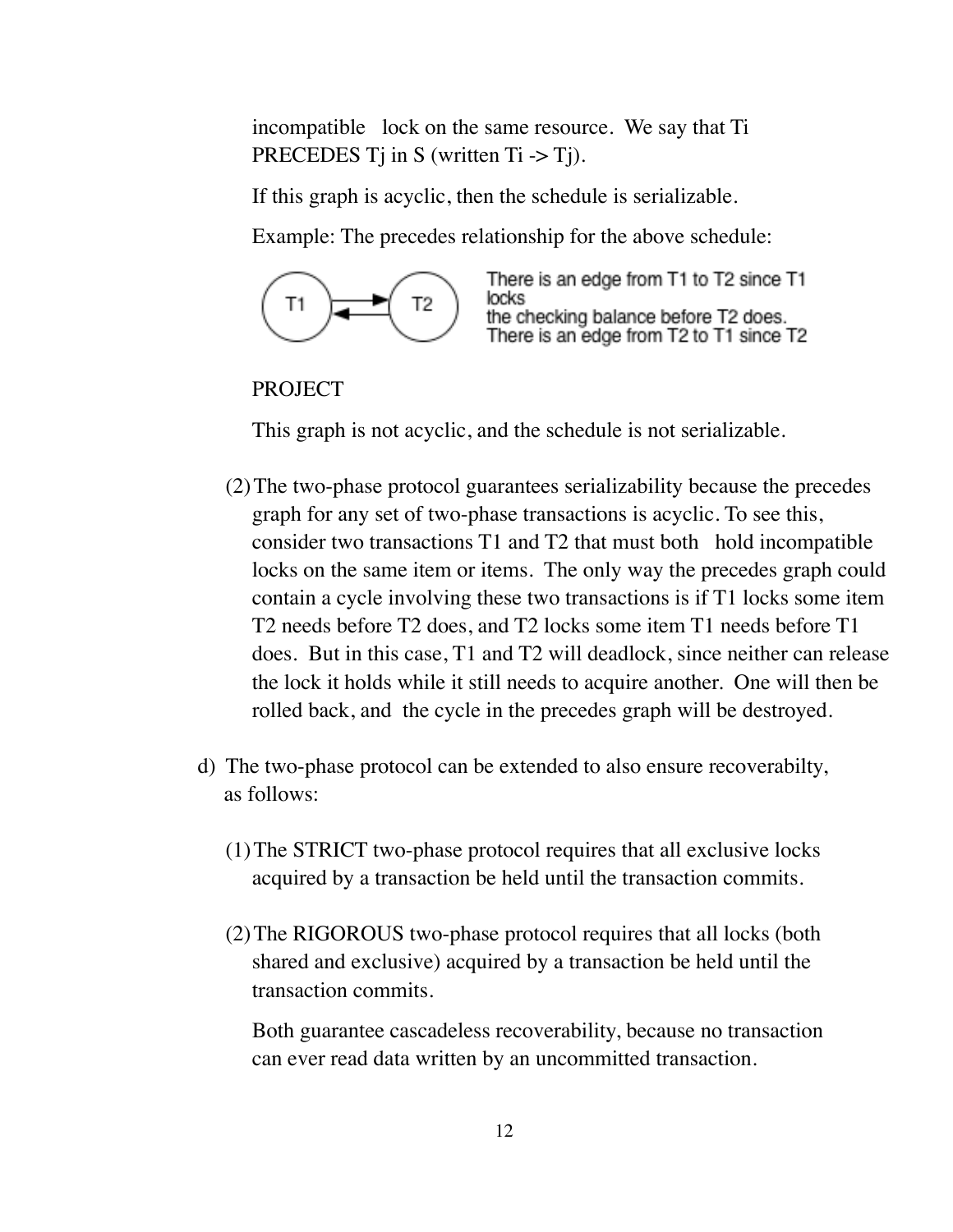- e) The latter two variants of the two-phase protocol are widely used, though they must be accompanied by some scheme for deadlock detection and recovery, since two-phase locking can lead to deadlock.
	- (1)In this case, deadlock serves to prevent the system from completing an unserializable schedule.
	- (2)Deadlock is not a major problem, because a transaction that is rolled back due to deadlock can generally be restarted - usually with minimal cost unless it is a long-running transaction (in which case measures may be implemented to prevent other transactions from getting in its way.)
- 4. While the two-phase locking protocol is widely used, it is not the only possibility. The book discusses an alternative tree-based approach which we will not pursue here.. (This has the additional advantage of preventing deadlock, but it allows less concurrency.)

#### III.**Other Ways of Ensuring Serializability**

- A.Locking is a widely-used way of ensuring serializability. But it is not the only possibility.
- B. Another approach is based on TIMESTAMPs. As each transaction enters the system, it is given a unique timestamp which is some sort of clock reading or serial number that is different for each transaction.
	- 1. We refer to the timestamp of some transaction T as TS(T).
	- 2. We associate with each data item (e.g. each row in a table or each database page) two timestamps - R-timestamp, which is the timestamp of the last transaction that read it, and W-timestamp, which is the timestamp of the last transaction that wrote it.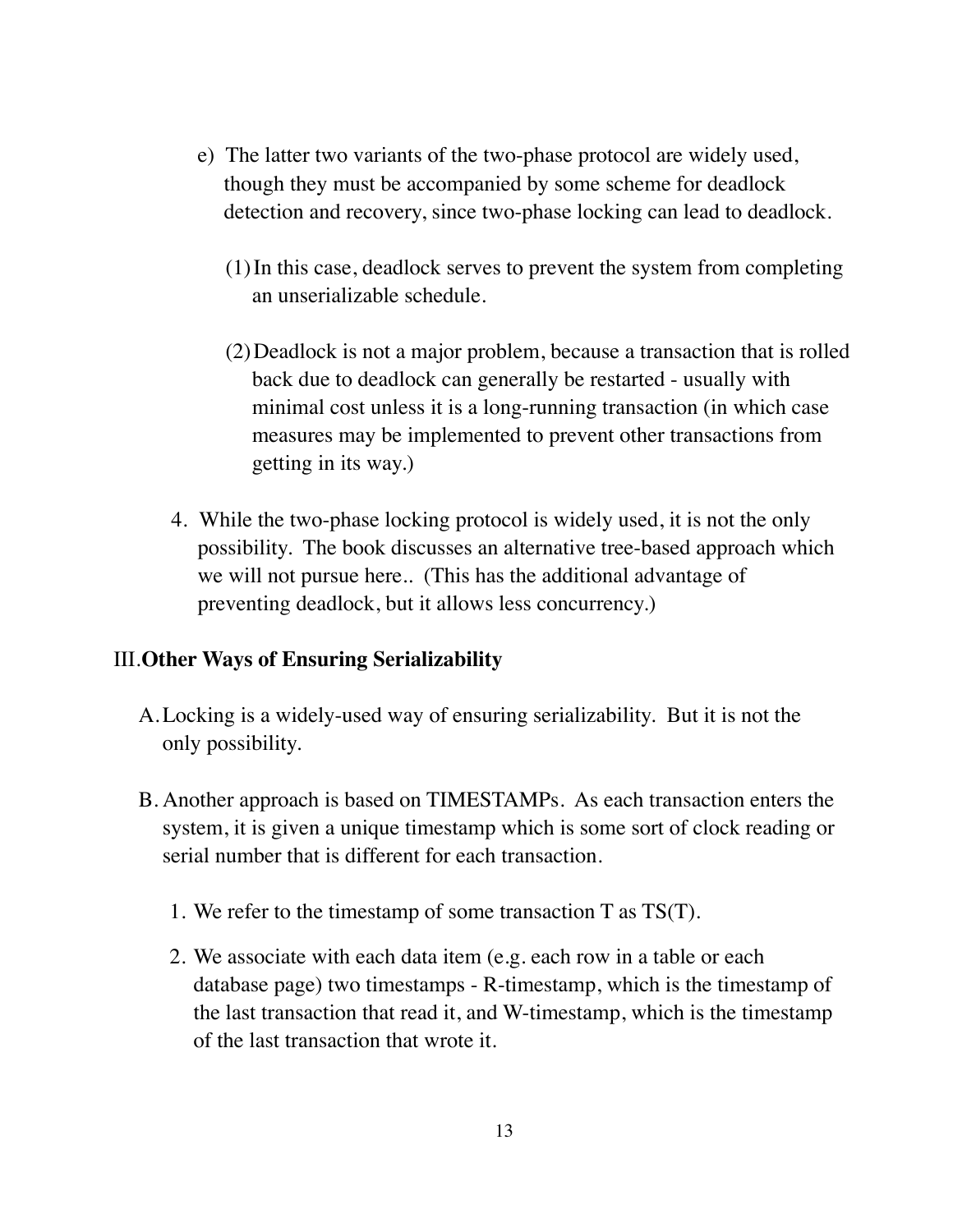- 3. We observe the following rules:
	- a) A transaction may not read a data item if the W-timestamp of that item is greater than the transaction's timestamp. If it attempts to do so, it must be rolled back.
	- b) A transaction may not write a data item if either the R-timestamp or the W-timestamp of that item is greater than the transaction's timestamp. If it attempts to do so, it must be rolled back.

There is a variant of this known as Thomas's write rule (discussed in the book) which instead ignores a useless write in the case where only the W-timestamp of the item is greater than the transaction's timestamp - in which case the write is just ignored instead of rolling the transaction back.

- c) If a transaction is rolled back, it is restarted with a fresh timestamp (which is necessarily larger than the timestamps of the item is failed to access) and it is started over from the beginning.
- 4. The protocol operates to ensure that the actual schedule is equivalent to a serial schedule in which  $T_i$  completes before  $T_j$  starts iff  $TS(T_i) < TS(T_j)$ .
- C. Both locking and timestamp protocols operate by STOPPING a transaction from doing a read or write that would result in a non-serializable schedule. Alternately, we might allow a transaction to read and write as it needs to, without interference; but then, before it commits, we check to see if the outcome is serializable. This can be very advantageous if the majority of transactions are read-only ones that do not interfere with one another. Such an approach is known as VALIDATION.

We will not discuss the details of this approach (which are quite complex) beyond noting is that the basic idea is that when a transaction partially commits a validation test is performed to see if it has read or written anything it should not have in light of the timestamps. If so, it is rolled back.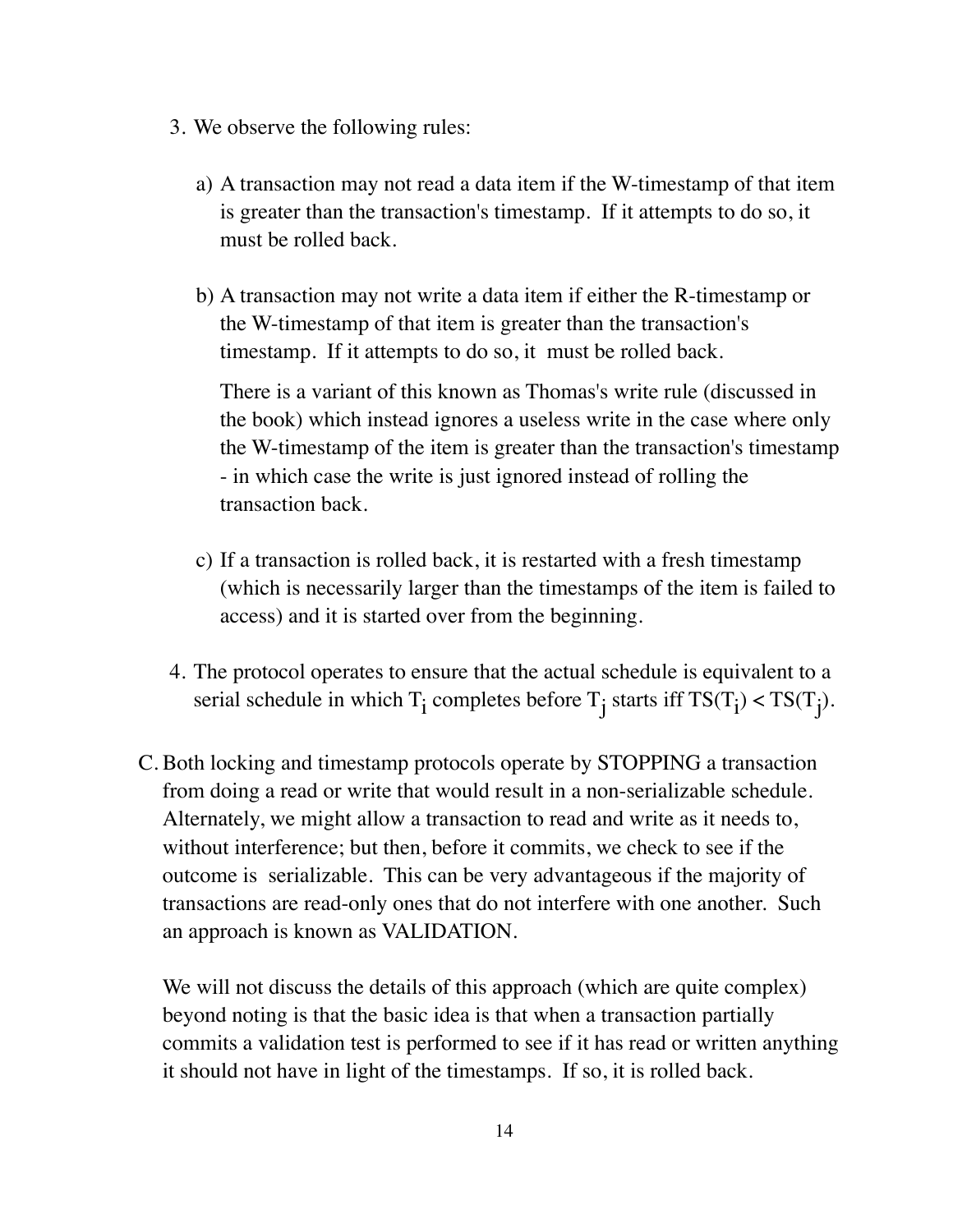- D.Yet another approaches ensures serializability by a Multi-Version scheme.
	- 1. Consider the following excerpt from a non-serializable schedule:

```
T1 T2
                  write(A)read(A)write(B) 
                  read(B)
```
PROJECT

As it stands, this is a non-serializable schedule. The write  $(A)$  in T2 followed by the read(A) in T1 requires that, in any equivalent serial schedule,  $T2$  must precede T1; but the write(B) in T1 followed by read(B) in T2 requires the opposite.

- 2. Suppose, however, that when T1 writes B we retain the OLD value of B along with the new value. (We keep two versions of B in the database.) Then, when T2 reads B, we can give it the OLD value, producing a schedule equivalent to the serial schedule  $T2$ ; T1. The effect is the same as if the read(B) in T2 preceded the write $(B)$  in T1, though the opposite was actually the case.
- 3. This approach to concurrency control is called a MULTIVERSION SCHEME. It uses timestamping in two ways:
	- a) Each transaction has a timestamp, as in previous schemes, recording its START time. The scheme will ensure that any schedule is equivalent to a serial schedule in which  $T_i$  precedes  $T_j$  if  $TS(T_i)$  <  $TS(T_j)$ .
	- b) Each VERSION of each item has two timestamps, as in previous schemes: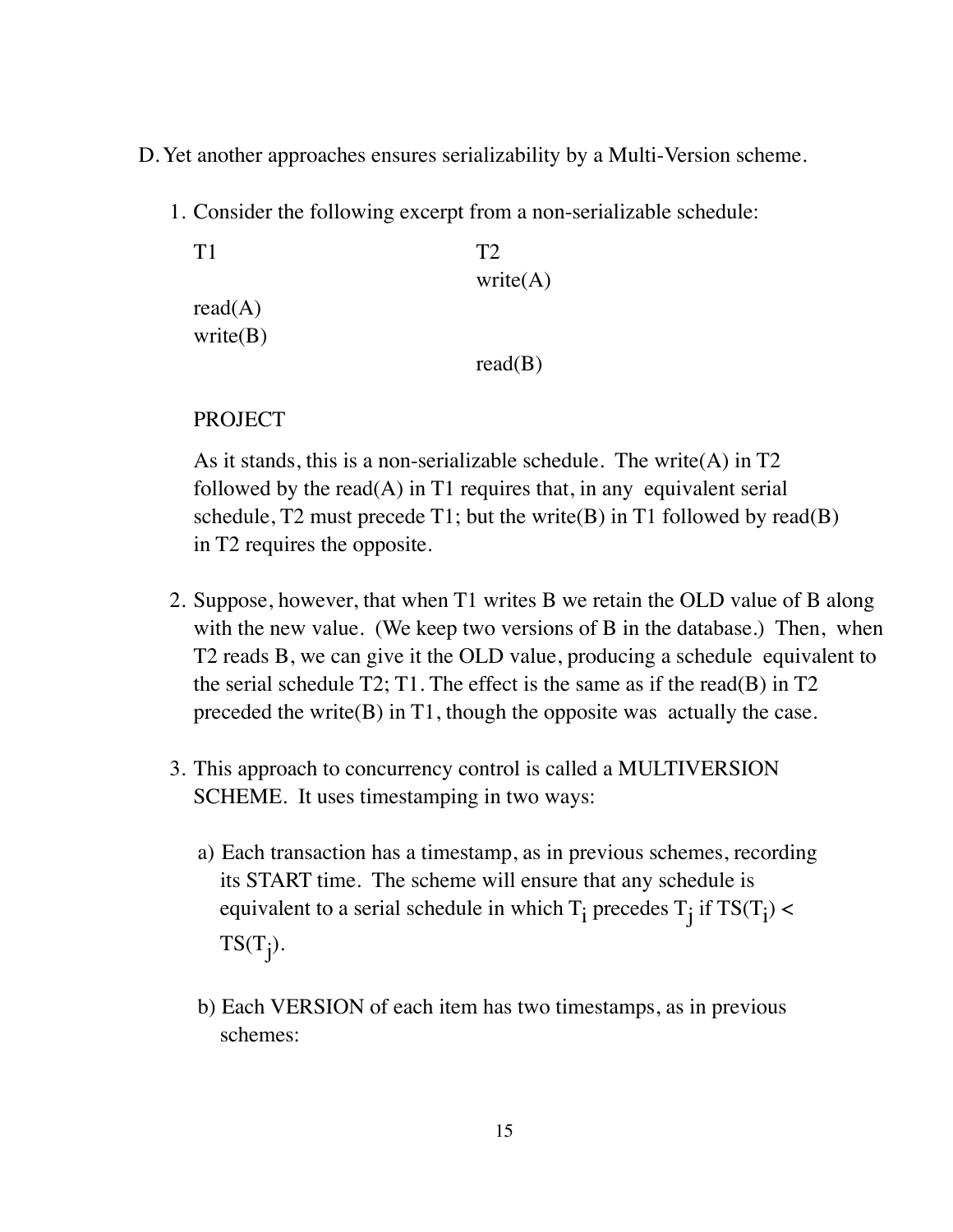- $(1)$ W-Timestamp $(Q)$  is the timestamp of the transaction that wrote it.
- $(2)$ R-Timestamp $(Q)$  is the highest timestamp of any transaction that has read this version of item Q.
- c) When a transaction T does a read for some item Q, the relevant version of the item is the one with the greatest W-Timestamp such that W-Timestamp $(Q) \leq T S(T)$ .
- d) When a transaction T does a write for some item Q, but a "later" transaction has already read Q, it must be rolled back and restarted. (In fact, cascading rollback is now possible).
- E. Snapshot Schemes
	- 1. Another approach that has become fairly widely used is called snapshot isolation.
	- 2. In effect, each transaction is given its own version of the database to use, by using a multiversion approach. Each transaction is isolated from all others by having its writes be deferred by recording them in memory until the transaction commits, at which point the writes are all done atomically to the actual database.
	- 3. At the time a transaction becomes partially committed, validation is used to determine if the transaction is allowed to commit or must be rolled back if its actions were inconsistent with the actions of some other committed transaction - e.g. it wants to write something that another committed transaction has already read an earlier version of.
	- 4. There are a fair number of complexities that must be dealt with to ensure serializable results in all cases - as the book discusses. But this approach has gained popularity because it maximizes opportunities for concurrency while conflicts that force rollbacks are - in fact - relatively rare.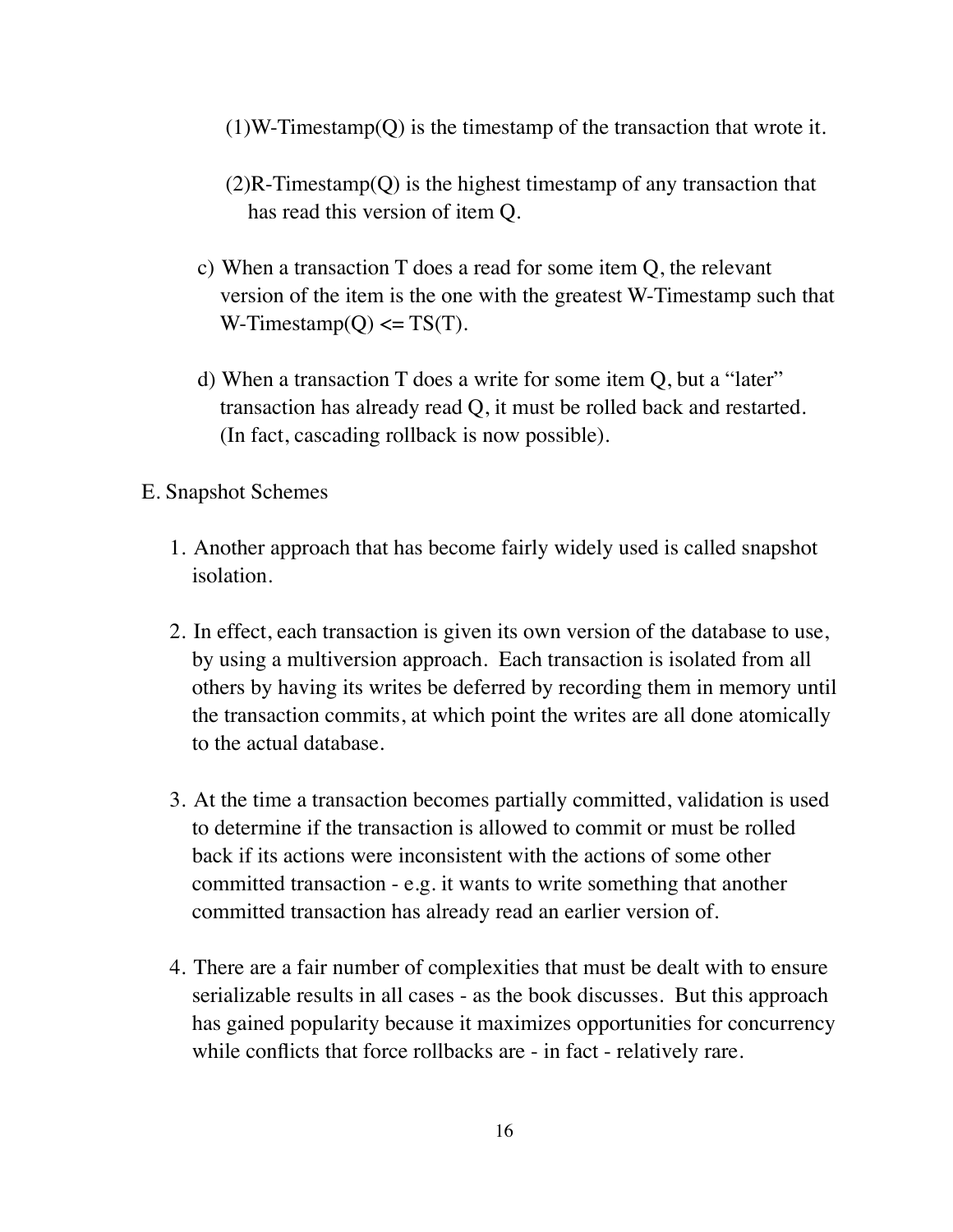### IV.**Further Issues (Omit if not enough time)**

A.Concurrency Issues Arising from Delete and Insert

- 1. Thus far, we have dealt with concurrency-related issues arising from the operations of read() and write() on some item in the database.
	- a) The SQL UPDATE statement always does a write, and often does a read as well (e.g. SET SALARY = SALARY  $*1.05$ ). The SELECT statement does a read, which may be preparatory to a write either to the same item or another item. The same is true for corresponding operations using other data models.
	- b) What about the DELETE and INSERT operations?
- 2. The book shows that a delete operation is similar in principle to a write operation in terms of the table row being deleted.
- 3. The book shows that an insert operation is similar in principle to a write operation in terms of the table row being inserted
- 4. However, another issue that arises with delete or insert is the phenomenon of "phantom rows".
	- a) Consider a query like the following, which in general looks at multiple rows:

select count(\*) from borrower where last name  $=$  'Aardvark'

#### PROJECT

At the implementation level, the DBMS uses some sort of iterator to iterate over the relevant rows. (This is similar in principle to the cursor of embedded SQL, but internal to the DBMS)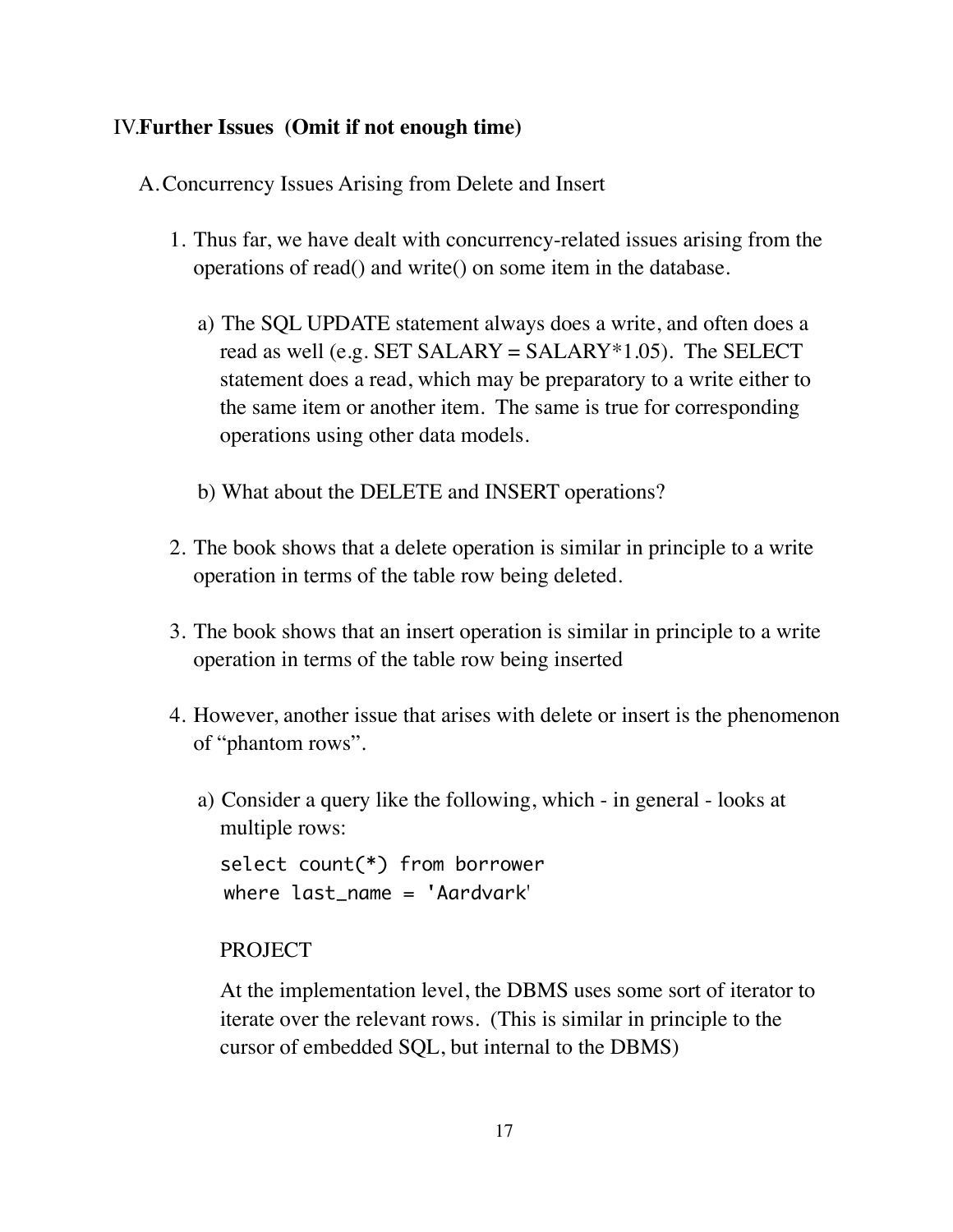- b) Now suppose a concurrent transaction does an insert (or delete) of a row with name = 'Aardvark', or updates an existing row to change the name to Aardvark or to change 'Aardvark' to something else.
- c) If the insert, delete or update happens ahead of the cursor (e.g. before it gets to the row in question), the operation impacts the count. But if the insert, delete or update happens behind the cursor (e.g. after it has passed the row in question), the operation has no impact on the count.
- d) In terms of serialization order, if the insert, delete or update happens ahead of the cursor, then the insert/delete/update transaction in which it occurs must be BEFORE the count transaction; if the insert, delete, or update happens behind the cursor, the the insert/delete/update transaction must be AFTER the count transaction. Our concurrency control mechanism must take this into account in terms of locking or testing for serializability.

However, in the case where the insert/delete/update occurs behind the cursor, the changes to the row in question do not actually affect the way we count the row in the count transaction, so we have a case where the two transactions may conflict over a row that is not even part of one of them! (A "phantom row").

- e) How can we expect a transaction to lock (or test the timestamps) of a row that is not even part of it?
	- (1)One solution involves in allowing an additional kind of lockable entity - the right to insert, delete, or update rows in a table.
		- (a)The insert, delete, or update transaction must obtain an exclusive lock on this right before doing its operation.
		- (b)The count transaction, or any transaction like it that scans rows in the table must obtain a shared lock on this right to ensure that no rows are inserted, deleted, or update while it is iterating over the table.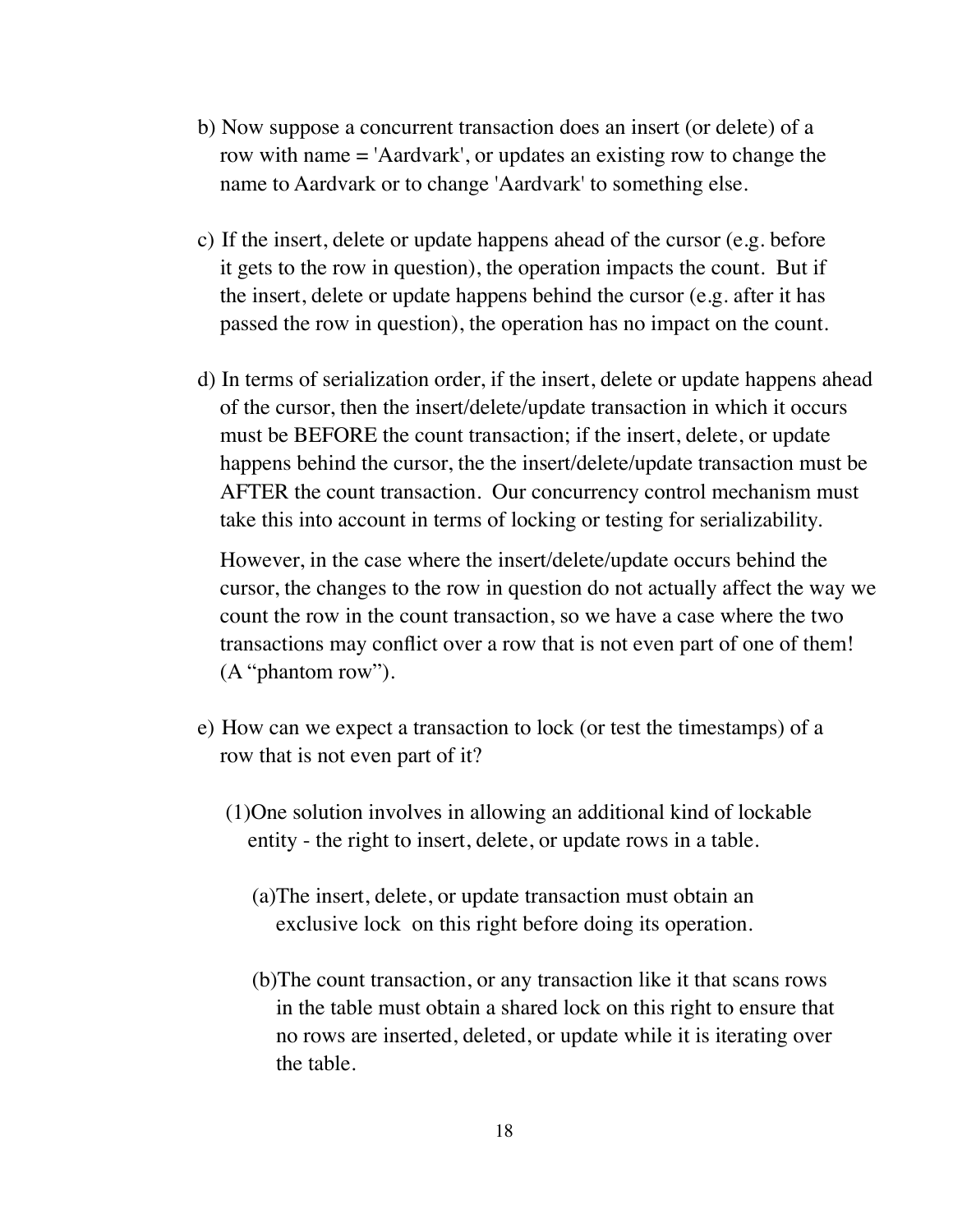- (c)Note that this lock is NOT the same as a multi-granularity lock on the table itself. We do not need to lock other transactions totally out of the table, if they do not depend on the table not changing under them (e.g. they are accessing a specific row based on primary key.)
- (2)The book discusses an alternative based on locking B+ tree index leaves rather than the whole table, which allows more concurrency.
- B. Weak Levels of Consistency
	- 1. We have looked at a number of techniques for ensuring that any actual schedule produced by executing transactions concurrently is serializable. Basically, such techniques rely on one or the other of the following strategies:
		- a) Making a transaction wait for some lock to be released before it can proceed.
		- b) Rolling back a transaction that attempts an operation that would otherwise make the resulting schedule non-serializable.

Of necessity, either sort of measure reduces the rate at which transactions can be processed - either by making a transaction wait, or by making it start over. Thus, concurrency control and maximizing throughput can conflict with one another.

2. Often times, there will be transactions for which an approximately correct answer is close enough. In such cases, we may choose to forgo strict enforcement of serializability to improve throughput. The book discusses this at some length, but we will not discuss this further, except to recall that SQL incorporates an ability to specify that a given query is to be run with weakened serializability requirements being enforced.

Db2 allows the specification of different serializability levels at the level